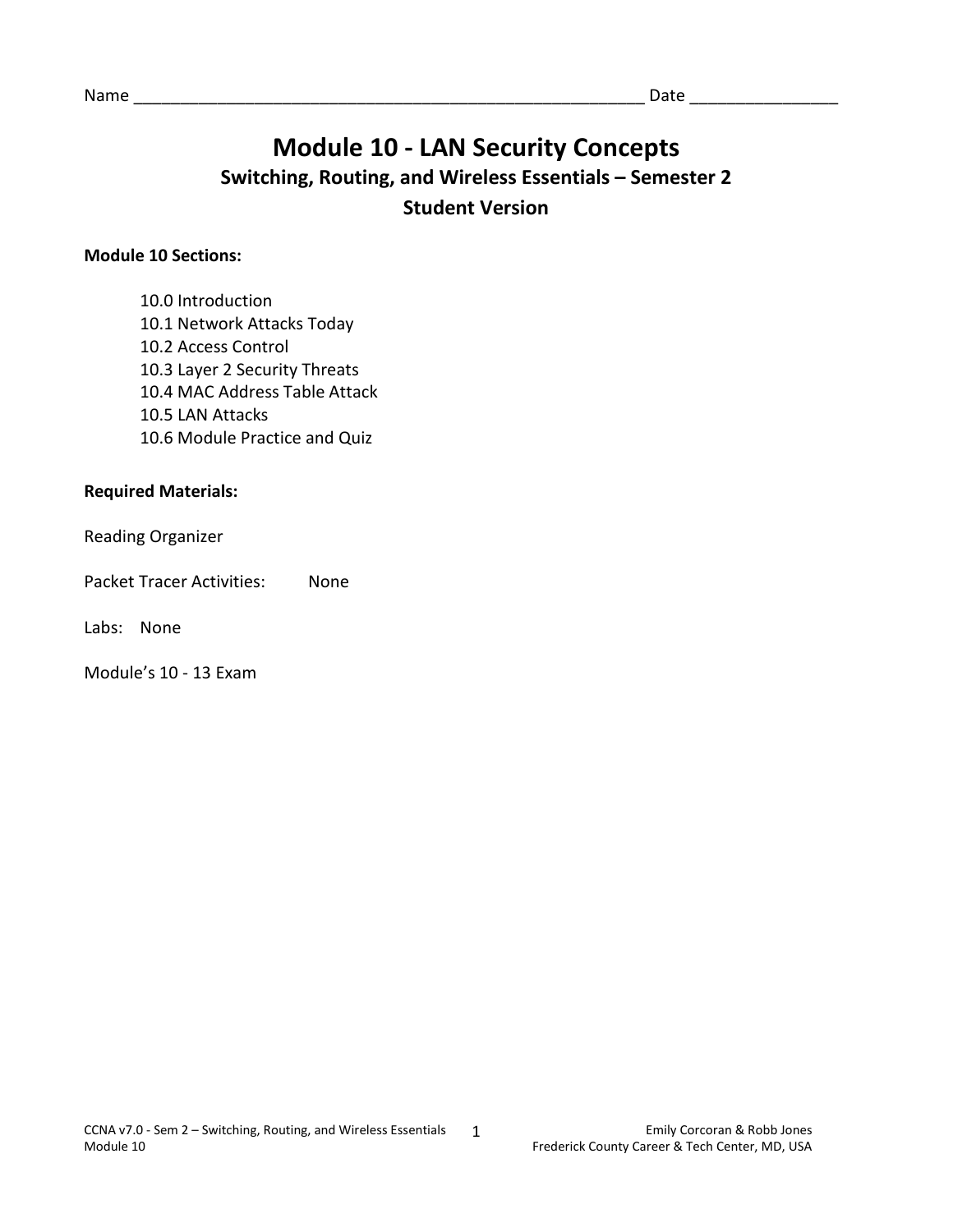Page intentionally left blank.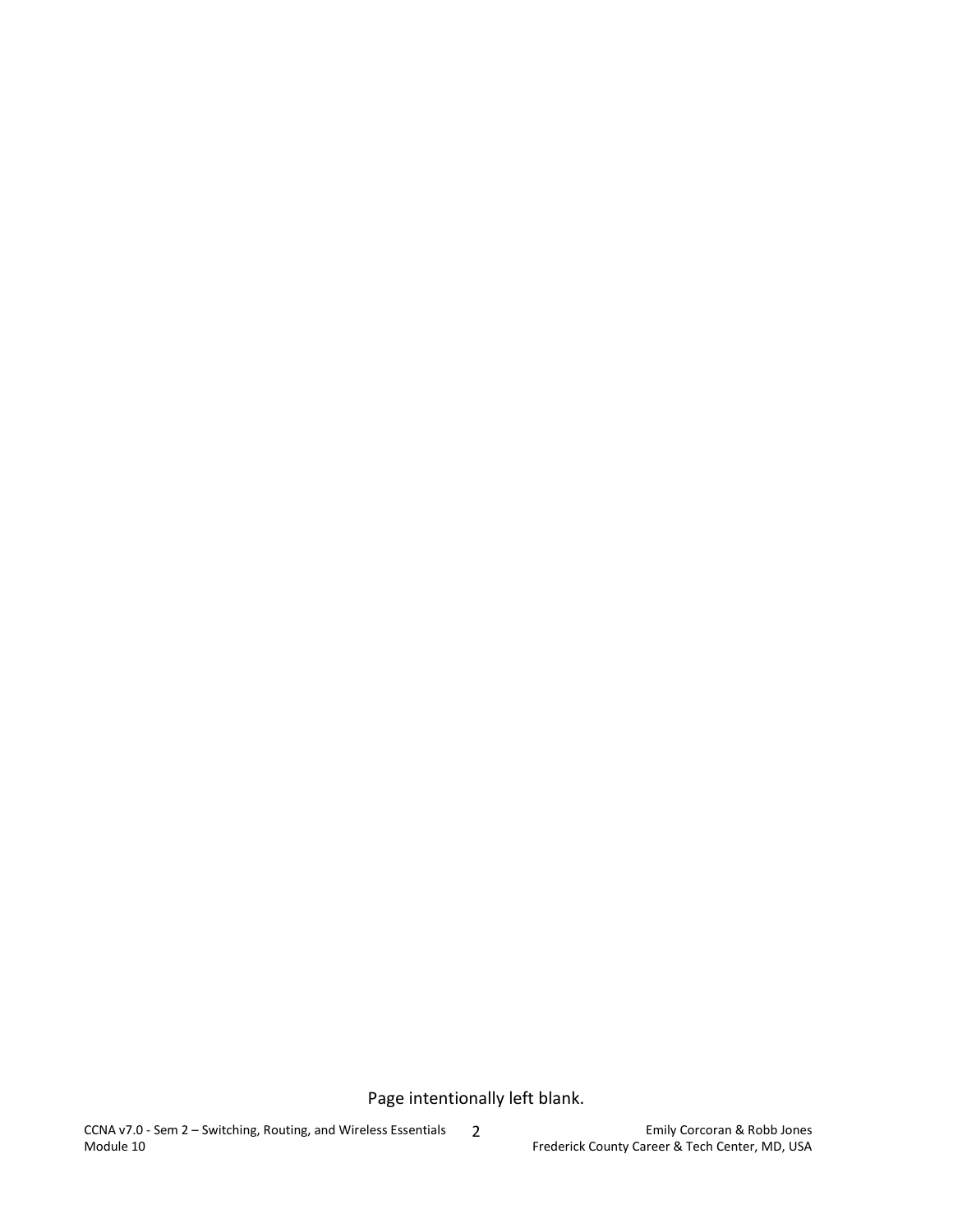# **Module 10 - LAN Security Concepts Reading Organizer Student Version**

**Note**: The Reading Organizer has weighted scoring. Any question with the word **explain**, **define, or describe** in it is expected to have a longer answer and is worth two points each.

#### **After completion of this module, you should be able to:**

- Explain how to use endpoint security to mitigate attacks.
- Explain how AAA and 802.1X are used to authenticate LAN endpoints and devices.
- Identify Layer 2 vulnerabilities.
- Explain how a MAC address table attack compromises LAN security.
- Explain how LAN attacks compromise LAN security.

## **10.1 Network Attacks Today**

1. Describe the following attacks.

a. Distributed Denial of Service (DDoS) –

b. Data Breach -

c. Malware –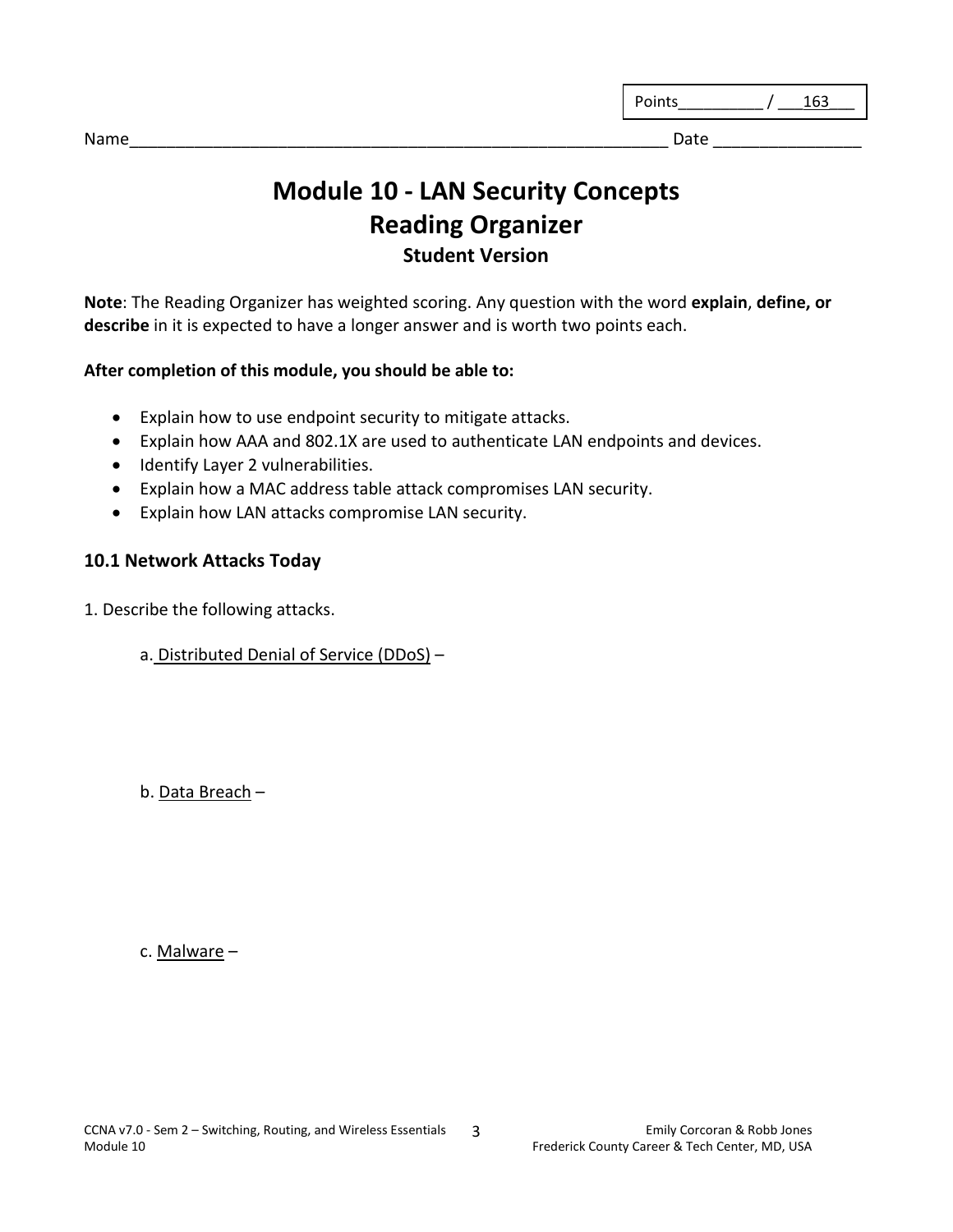2. List and describe the devices that can protect the network perimeter from outside access.

| b.                   |  |
|----------------------|--|
|                      |  |
|                      |  |
|                      |  |
|                      |  |
| $C.$ $\qquad \qquad$ |  |
|                      |  |
|                      |  |

3. Describe endpoints.

4. List the traditional host-based security features endpoints have typically used.

a. b. c.

5. Endpoints are best protected today by a combination of Network Access Control (NAC) solutions. What is typically included with NAC?

a. b. c. d.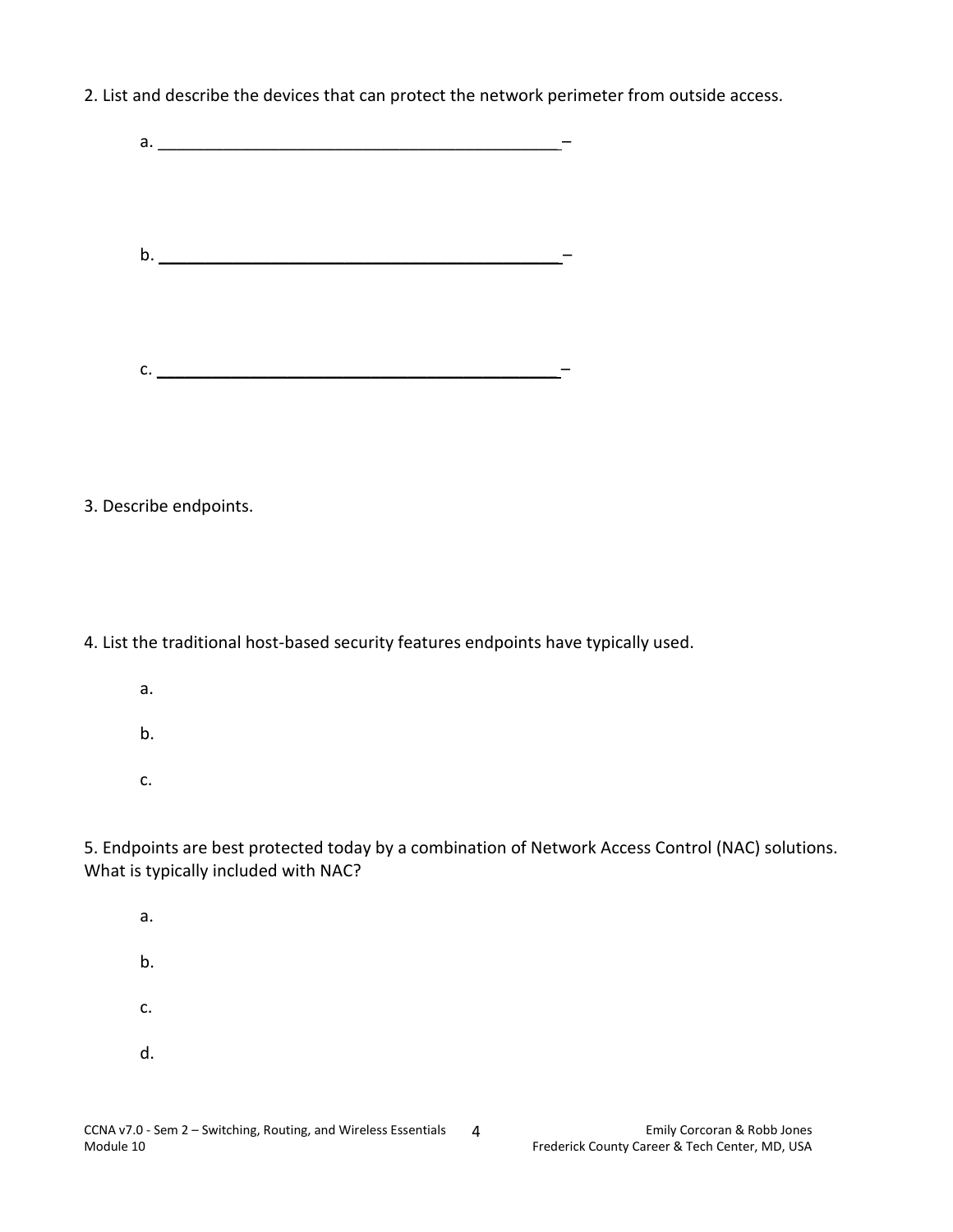6. According to the Cisco's Talos Intelligence Group, in June 2019, \_\_\_\_\_\_\_ of all email sent was spam. 7. What is an email security appliance or ESA designed to monitor? 8. Threat intelligence data is pulled by the Cisco ESA every \_\_\_\_\_\_\_\_\_\_\_\_\_\_\_\_\_\_\_ 9. What are some of the functions of an ESA? a. b. c.

- d.
- e.

10. A Web Security Appliance (WSA) is a mitigation technology for web-based threats. What protections does WSA combine and provide?

a. b. c. d.

### **10.2 Access Control**

11. What is the simplest method of remote access authentication?

5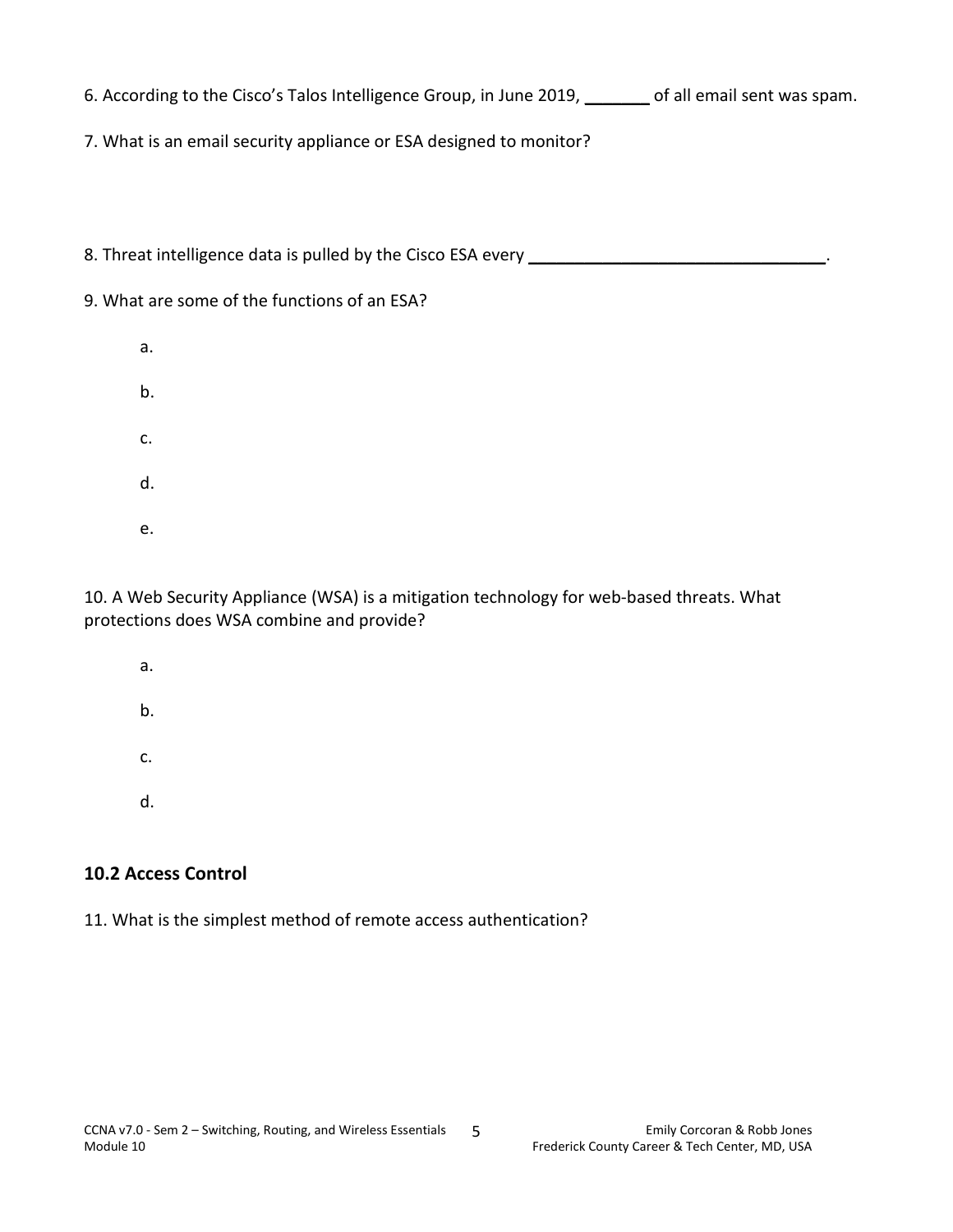12. SSH is a more secure form of remote access. Describe the three ways it is more secure.

a. b. c.

13. describe the limitations to a local database method.

a. b.

14. What does AAA stands for?

15. AAA provides the primary framework to set up access control on a network device. Explain what each of the three A's does.

a.

b.

c.

6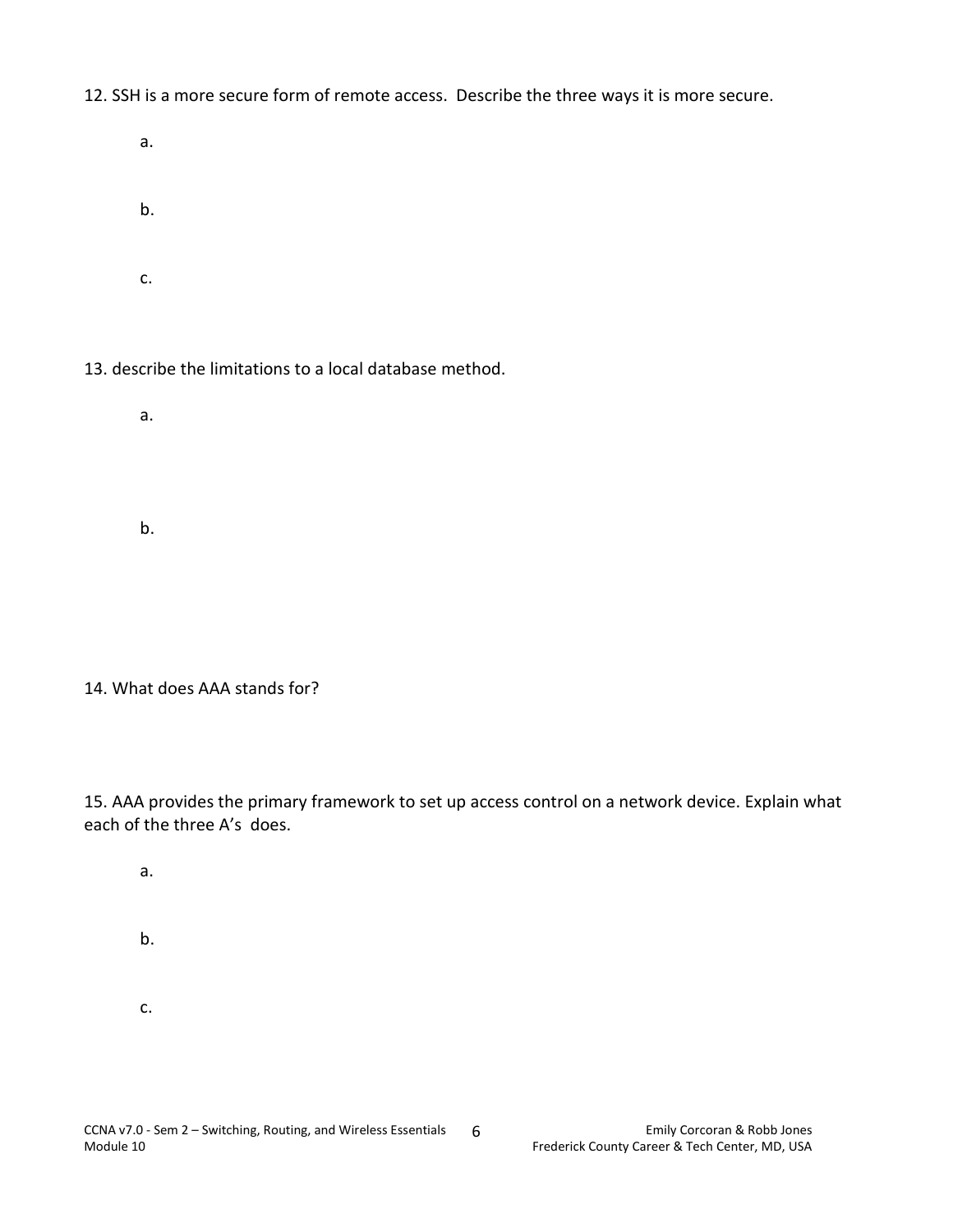16. List and describe the two common methods of implementing AAA authentication.

| a. |  |  |  |
|----|--|--|--|
|    |  |  |  |
|    |  |  |  |
|    |  |  |  |
|    |  |  |  |
| b  |  |  |  |

17. Explain what the attributes Authorization uses operate.

18. AAA accounting collects and reports usage data. What might the collected data include?

a. b. c.

d.

19. The IEEE 802.1X standard is a port-based access control and authentication protocol. Describe what this protocol restricts.

20. List and describe the specific device roles offered for 802.1X port-based authentication devices.

a. \_\_\_\_\_\_\_\_\_\_\_\_\_\_\_\_\_\_\_\_\_\_\_\_\_\_\_\_\_\_\_\_\_\_\_\_\_\_\_\_\_\_\_ –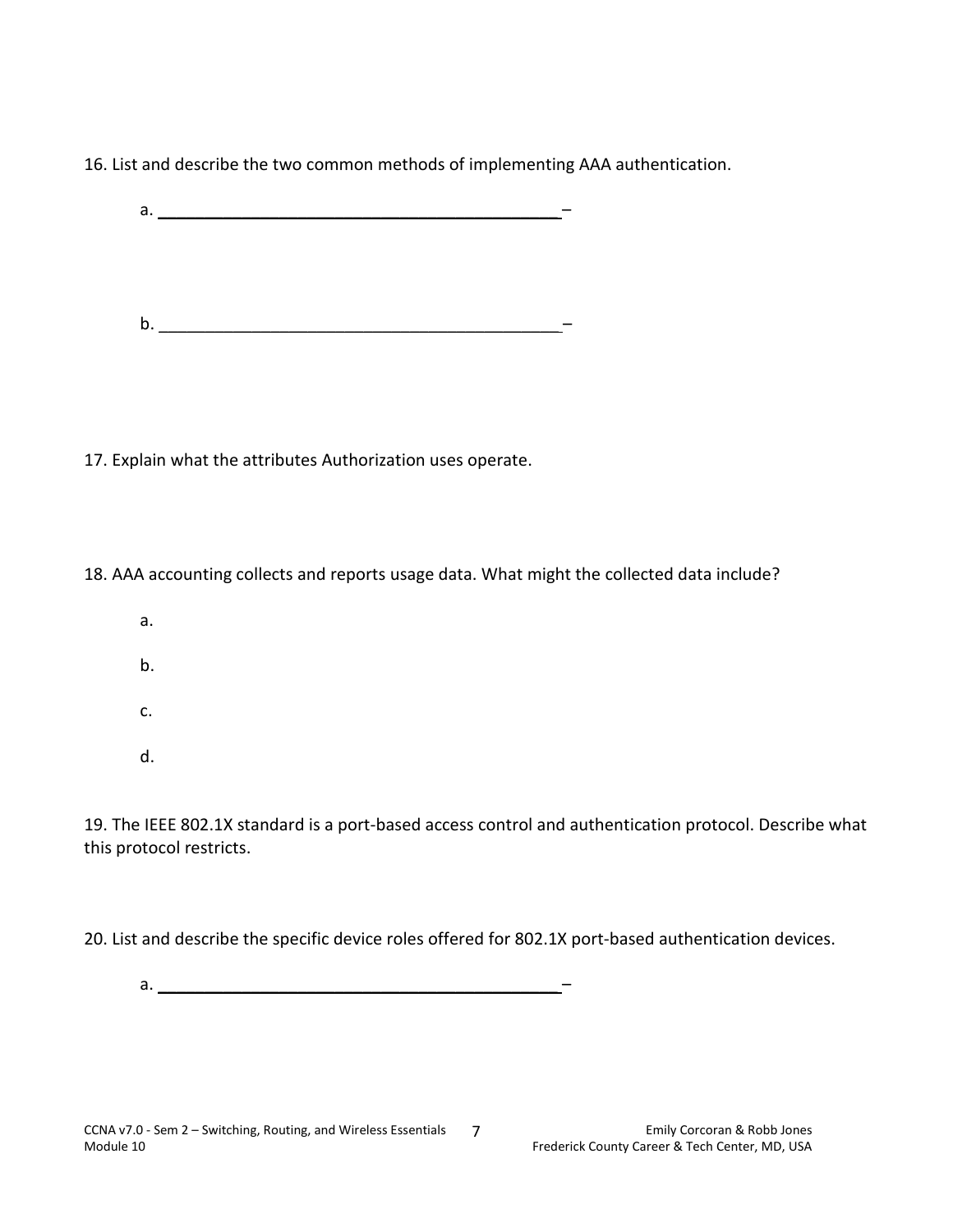| c. |  |  |
|----|--|--|

### **10.3 Layer 2 Security Threats**

21. Security is only as strong as the weakest link in the system. What is the weak link in the OSI model?

22. Describe the following layer 2 attacks.

- a. MAC Table Attacks –
- b. VLAN Attacks –
- c. DHCP Attacks –

d. ARP Attacks –

- e. Address Spoofing Attacks –
- f. STP Attacks –

Frederick County Career & Tech Center, MD, USA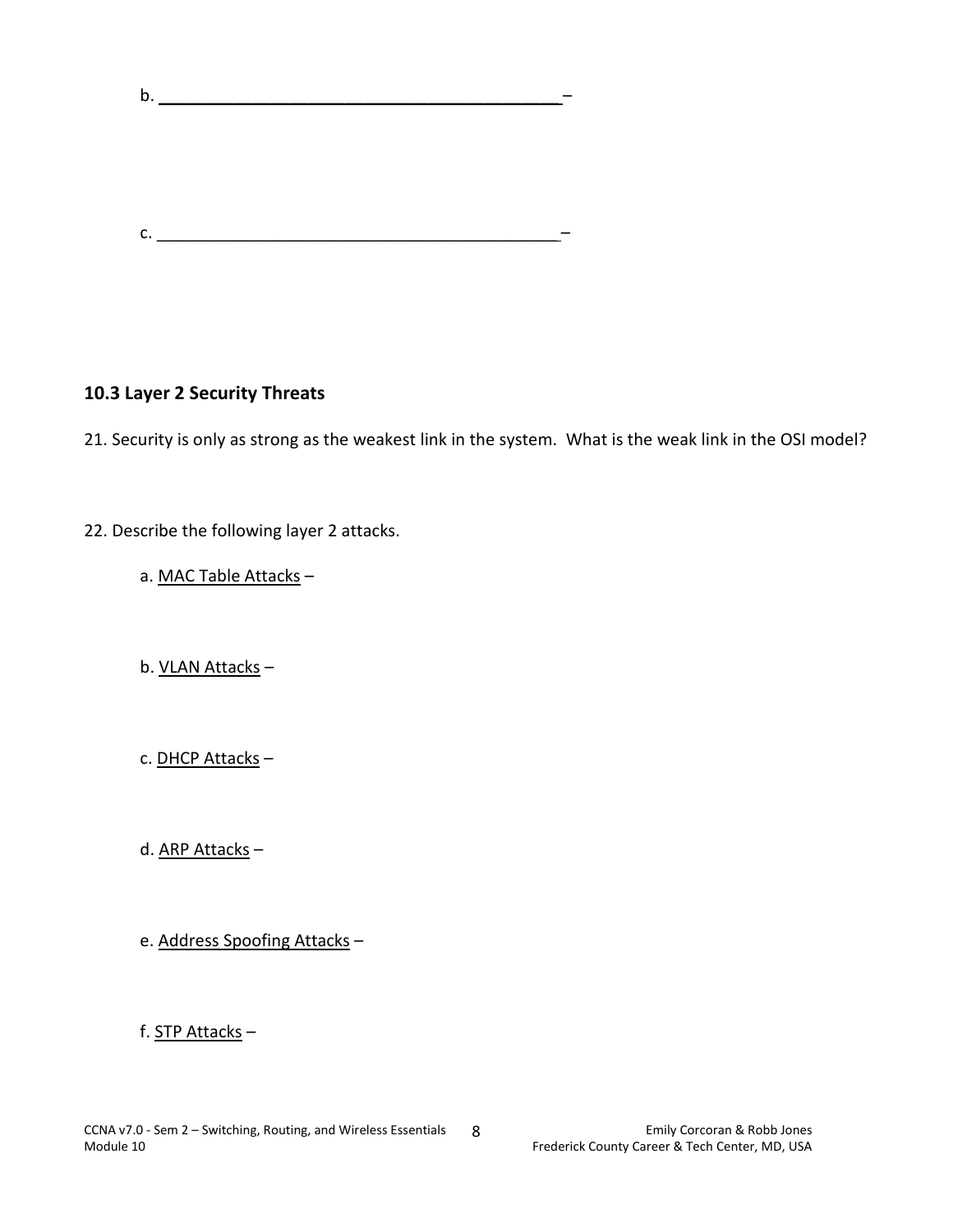23. Describe the following attack mitigations.

a. Port Security –

b. DHCP Snooping –

c. Dynamic ARP Inspection (DAI) –

d. IP Source Guard (IPSG) -

a.

24. Layer 2 mitigation solutions will not be effective if the management protocols are not secured. Explain the recommended strategies to secure management protocols.

| b. |  |  |  |
|----|--|--|--|
|    |  |  |  |
| с. |  |  |  |
|    |  |  |  |
| d. |  |  |  |
|    |  |  |  |

#### **10.4 MAC Address Table Attack**

25. MAC address tables are stored in \_\_\_\_\_\_\_\_\_\_\_\_\_\_\_\_\_\_\_\_\_\_\_\_\_\_ and are used to more efficiently \_\_\_\_\_\_\_\_\_\_\_\_\_\_\_\_\_\_\_\_ frames.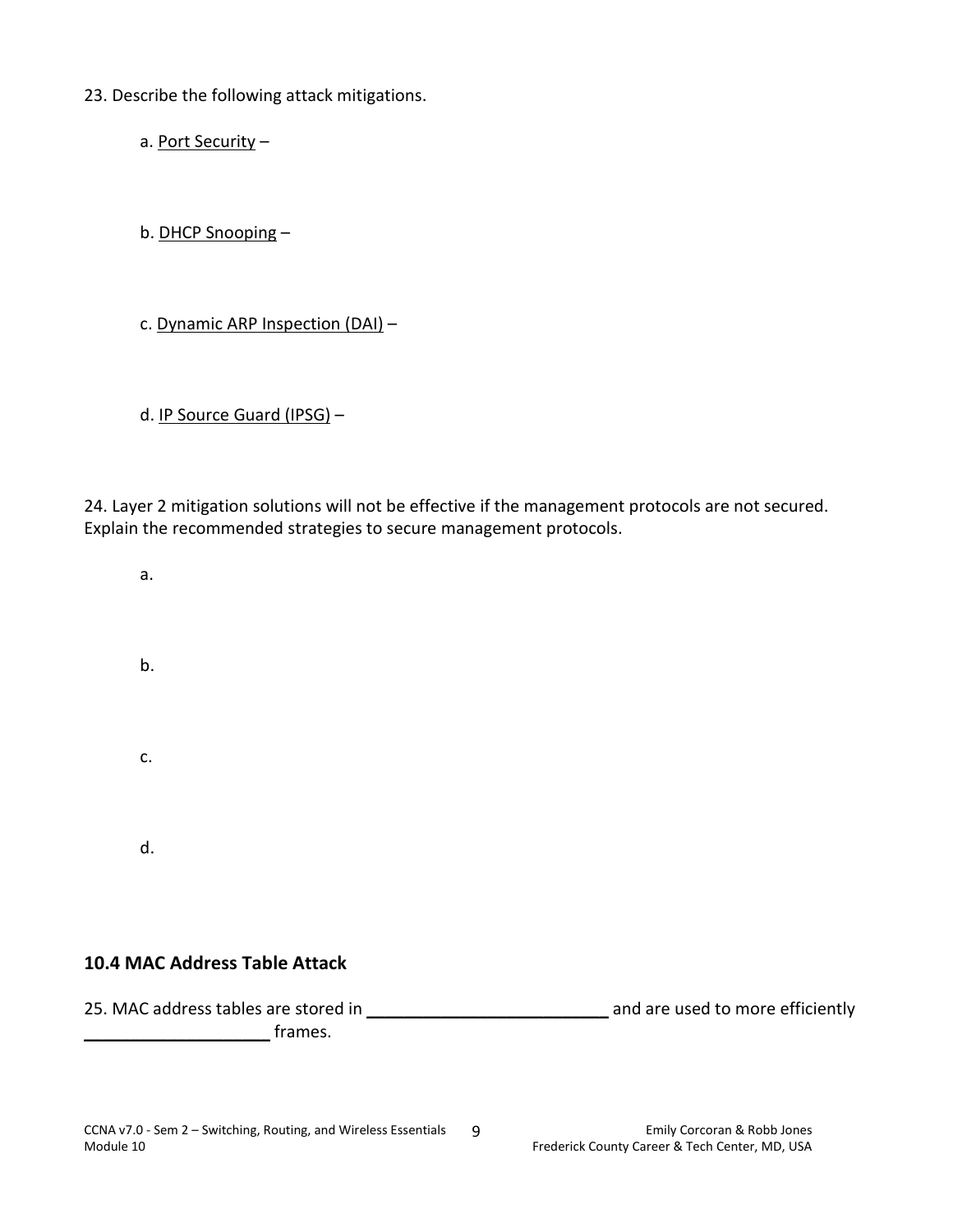26. All MAC tables have a fixed size and consequently, a switch can run out of resources in which to store MAC addresses. Explain in detail what occurs during a MAC address flooding attack.

27. Explain what happens if a MAC address flooding attack is discovered and stopped.

28. What makes tools such as \_\_\_\_\_\_\_\_\_\_\_\_\_\_\_\_ so dangerous is that an attacker can create a MAC table overflow attack very quickly.

29. A reason attack tools are dangerous is because they not only affect the local switch, they can also affect other connected Layer 2 switches. Explain why this is a problem.

30. To mitigate MAC address table overflow attacks, network administrators must implement port security. Explain how port security can help.

#### **10.5 LAN Attacks**

- 31. Describe a VLAN hopping attack.
- 32. Explain the three steps in a double-tagging attack.

Step 1:

Step 2: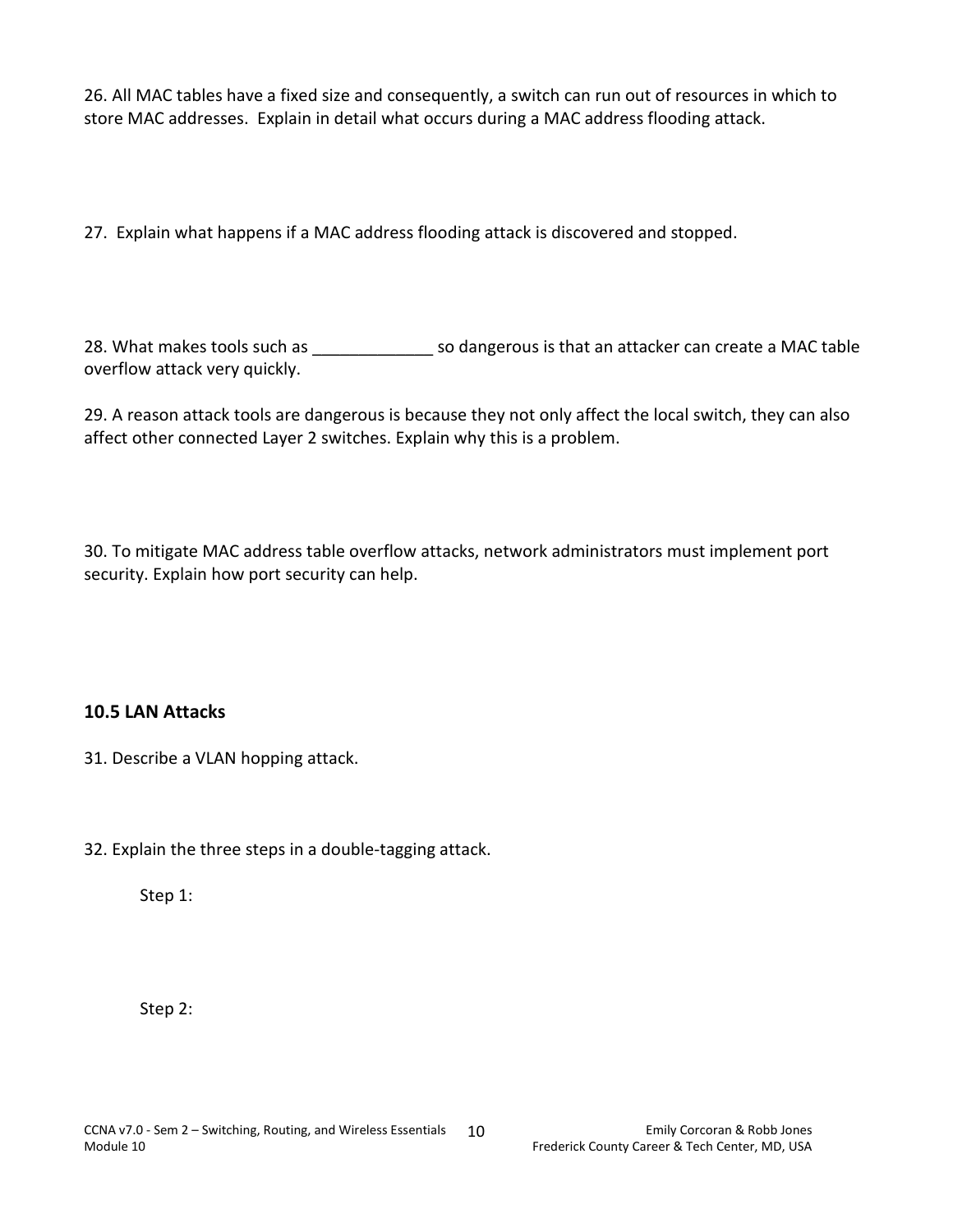Step 3:

#### 33. List how VLAN hopping and VLAN double-tagging attacks can be prevented.

a. b. c.

34. List the IP configuration information DHCP servers dynamically provide to hosts.

- a. b. c. d.
- 35. List and describe two types of DHCP attacks.
	- a. \_\_\_\_\_\_\_\_\_\_\_\_\_\_\_\_\_\_\_\_\_\_\_\_\_\_\_\_\_\_\_\_\_\_\_\_\_\_\_\_\_\_\_ –
	- b. \_\_\_\_\_\_\_\_\_\_\_\_\_\_\_\_\_\_\_\_\_\_\_\_\_\_\_\_\_\_\_\_\_\_\_\_\_\_\_\_\_\_\_ –
	- 36. Describe how Gobbler works.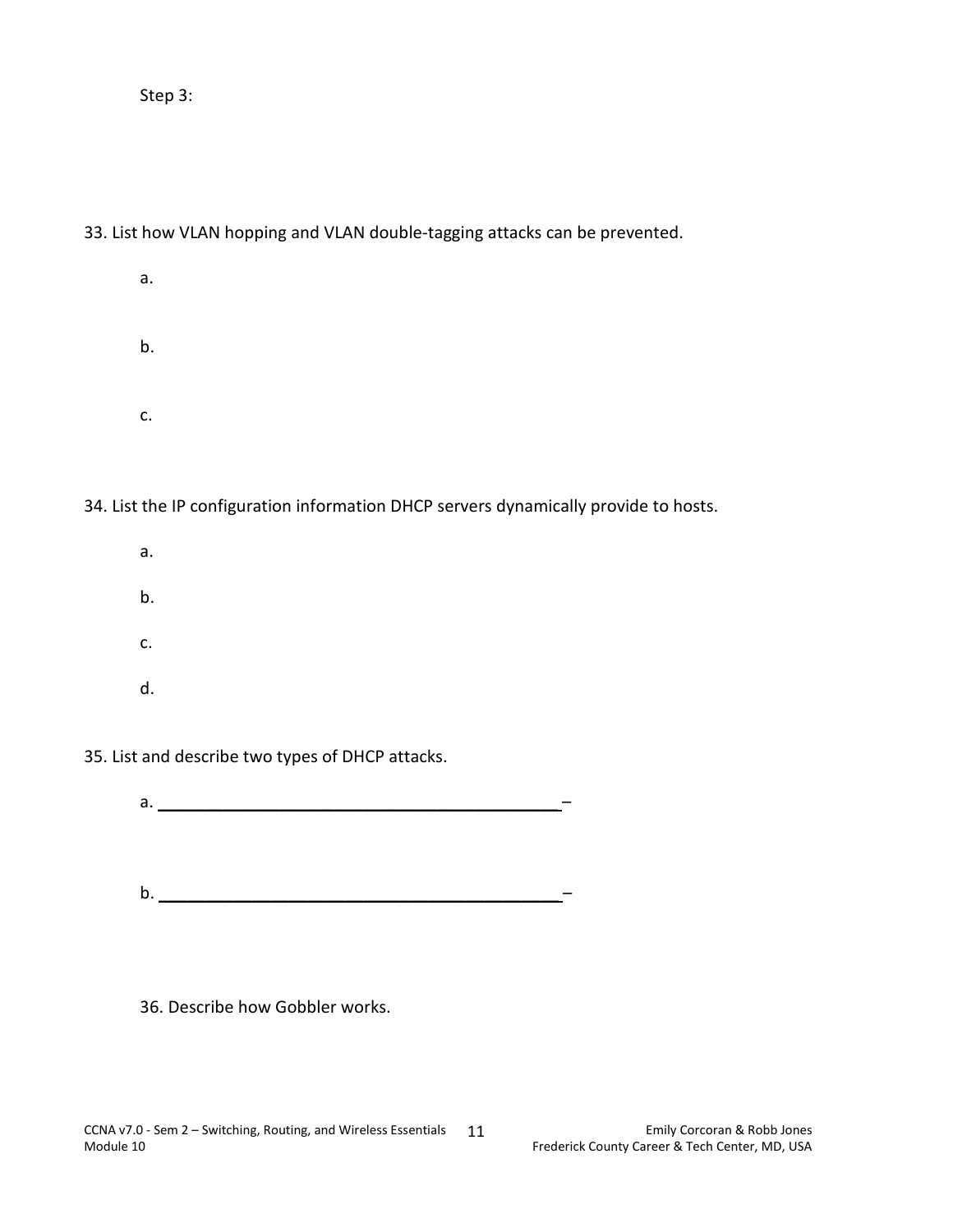37. List and describe what misleading information a rogue server can provide.

a. \_\_\_\_\_\_\_\_\_\_\_\_\_\_\_\_\_\_\_\_\_\_\_\_\_\_\_\_\_\_\_\_\_\_\_\_\_\_\_\_\_\_\_ – b. \_\_\_\_\_\_\_\_\_\_\_\_\_\_\_\_\_\_\_\_\_\_\_\_\_\_\_\_\_\_\_\_\_\_\_\_\_\_\_\_\_\_\_ – c. \_\_\_\_\_\_\_\_\_\_\_\_\_\_\_\_\_\_\_\_\_\_\_\_\_\_\_\_\_\_\_\_\_\_\_\_\_\_\_\_\_\_\_ –

38. According to the ARP RFC, a client is allowed to send an unsolicited ARP Reply called a "gratuitous ARP." Explain what happens during this process.

39. List and describe the attacks that can occur during a DHCP spoofing attack.

a. \_\_\_\_\_\_\_\_\_\_\_\_\_\_\_\_\_\_\_\_\_\_\_\_\_\_\_\_\_\_\_\_\_\_\_\_\_\_\_\_\_\_\_ – b.  $\Box$ c. \_\_\_\_\_\_\_\_\_\_\_\_\_\_\_\_\_\_\_\_\_\_\_\_\_\_\_\_\_\_\_\_\_\_\_\_\_\_\_\_\_\_\_ –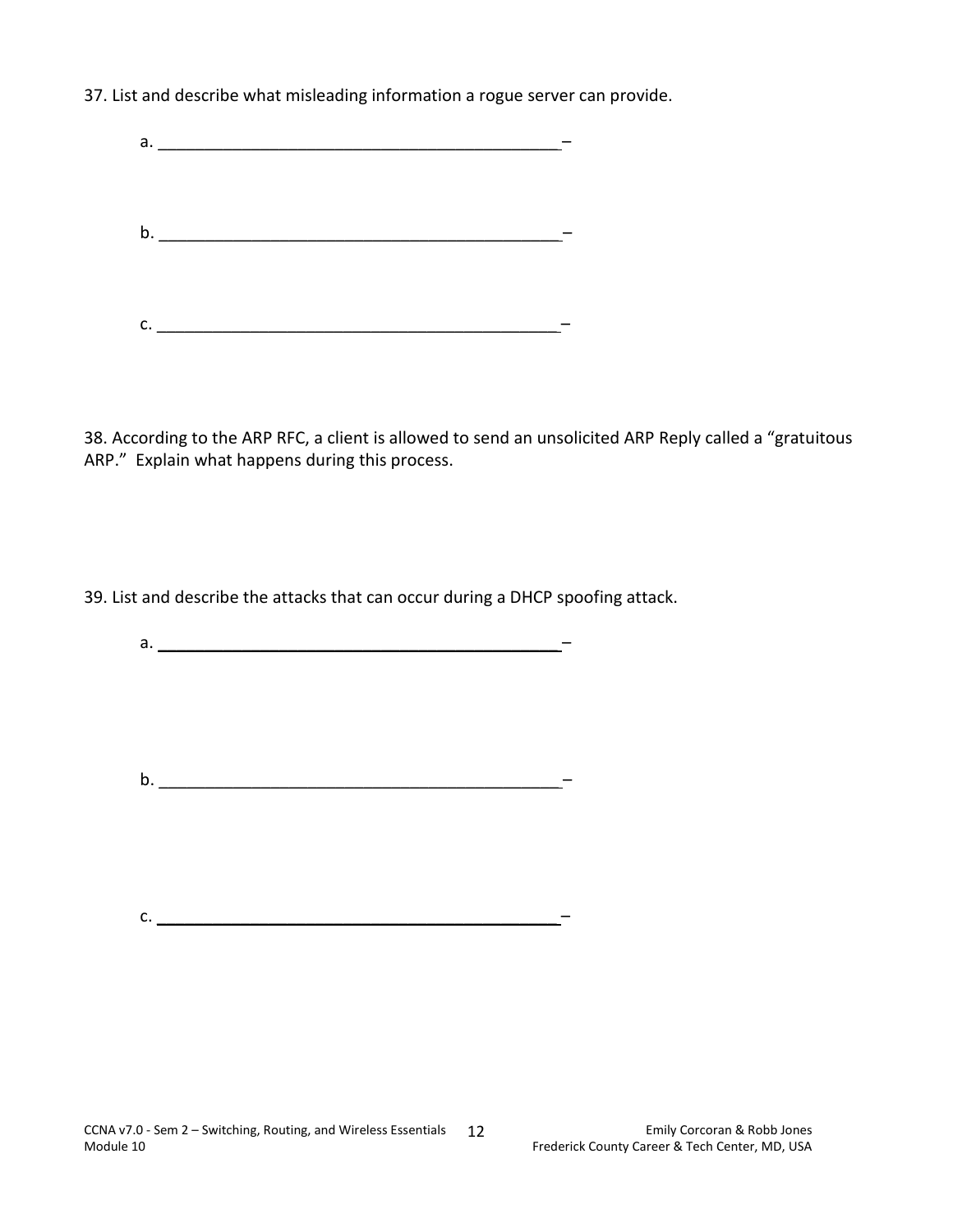40. List some of the tools available on the internet to create ARP man-in-the-middle attacks.

- a. b. c. d.
- 41. Explain in detail what happens during a MAC address spoofing attack.

42. Explain how network attackers can manipulate the Spanning Tree Protocol (STP) to conduct an attack.

43. How can STP attacks be mitigated?

44. The Cisco Discovery Protocol (CDP) is a proprietary \_\_\_\_\_\_\_\_\_\_\_\_\_\_\_\_\_\_\_\_\_\_\_ link discovery protocol.

45. What information is included in CDP updates?

| а.            |  |  |  |
|---------------|--|--|--|
| b.            |  |  |  |
| $\mathsf{C}.$ |  |  |  |
| d.            |  |  |  |
| e.            |  |  |  |